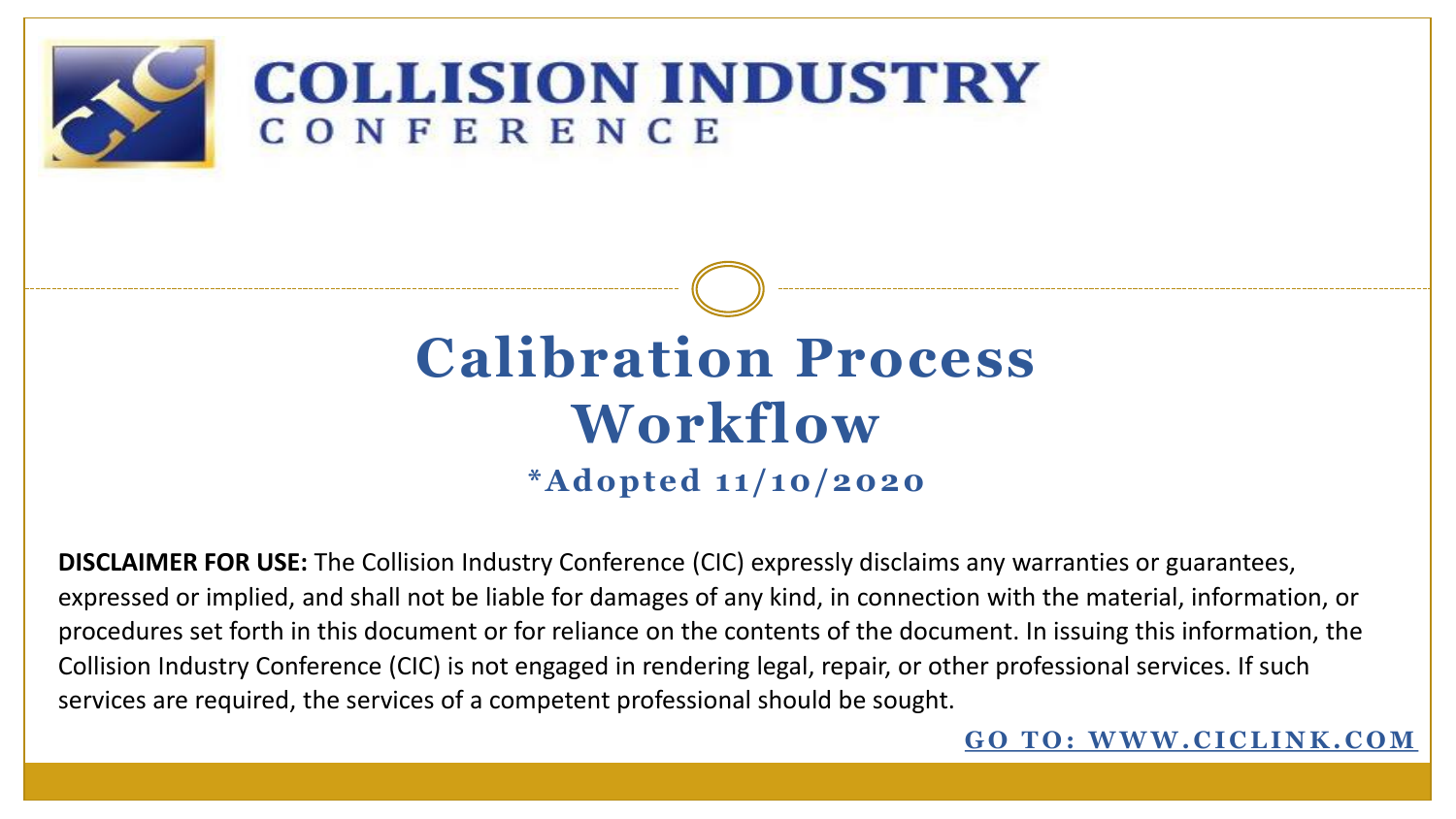

#### **Executive Summary Calibration Process Workflow Matching Calibration Document (Word)**

- **What we started with**
- **What we found**
- **What parts we replaced**
- **What parts we repaired**
- **What we flashed/reset/programmed**
- **What parts we removed and re-installed**
- **OEM service information documentation**
- **Diagnostic procedures performed**
- **Calibrations performed**
- **Functional QC test results**
- **What we did not do (pre-existing and non-related)**

**It is recognized documentation noted below will vary for each OEM.**

**It is important to note: Other repair, servicing or maintenance tasks may also affect the functions of the vehicle's ADAS sensors. These calibration procedures should then be followed to ensure a safe vehicle's operation.**

**For term definitions, view the CIC WIKI at:**

https://www.ciclink.com/automotive-scan-diagnostics-calibration-and-programming/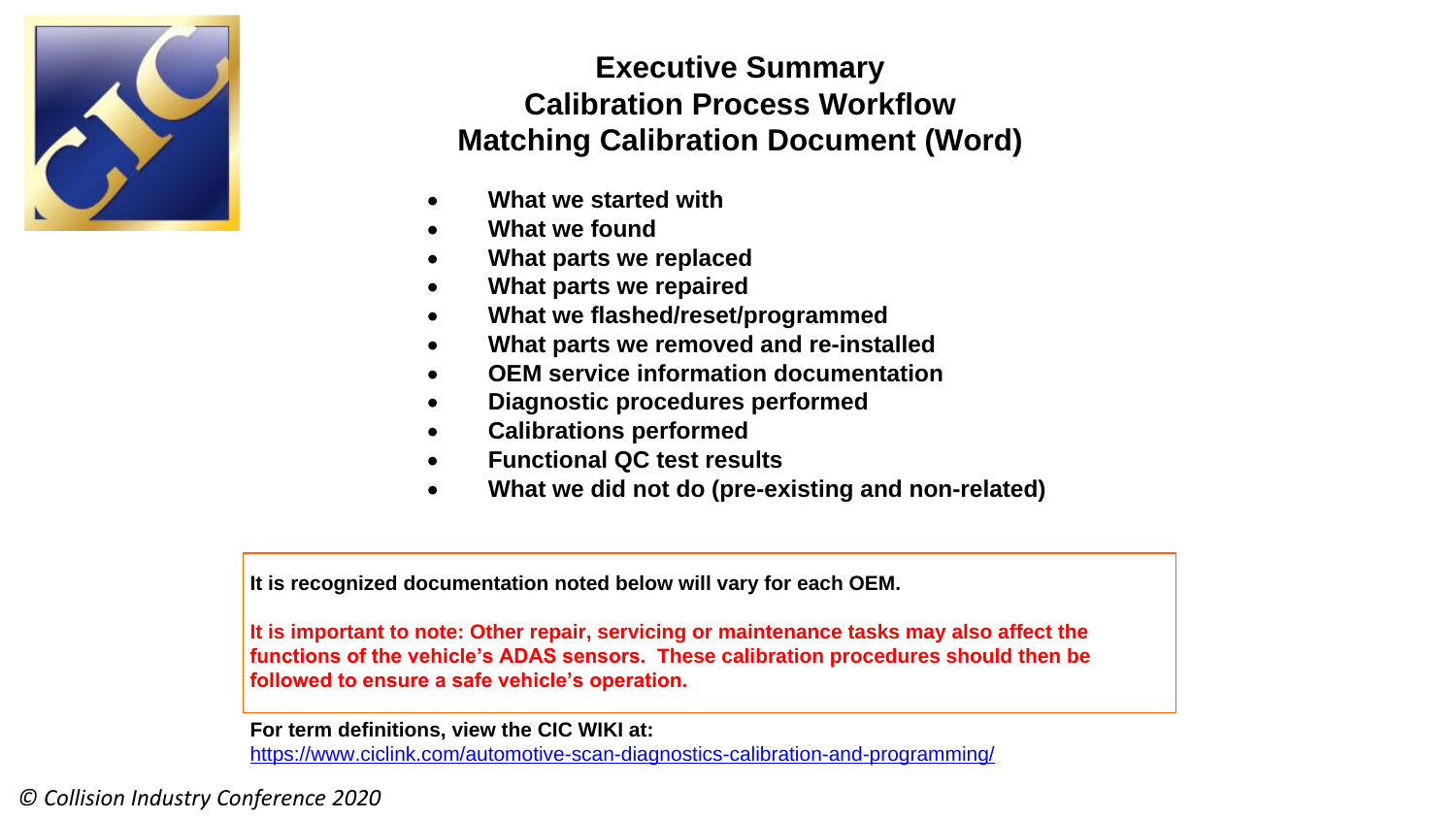### **Workflow**

- **Start Here:** For ease of understanding, follow **Repair Facility** column
- **Information & Documentation:** column provides information as to what information is recommended and what to document
- **Calibration Documentation to Parties:**  Information, options, and tips of what has a high likely hood to be shared or obtained via other parties
- **Definitions:** are found in CIC Glossary of terms section for Automotive Scan, Diagnostics, Calibrations and programming
- www.ciclink.com/automotive-scan[diagnostics-calibration-and-programming/](http://www.ciclink.com/automotive-scan-diagnostics-calibration-and-programming/)

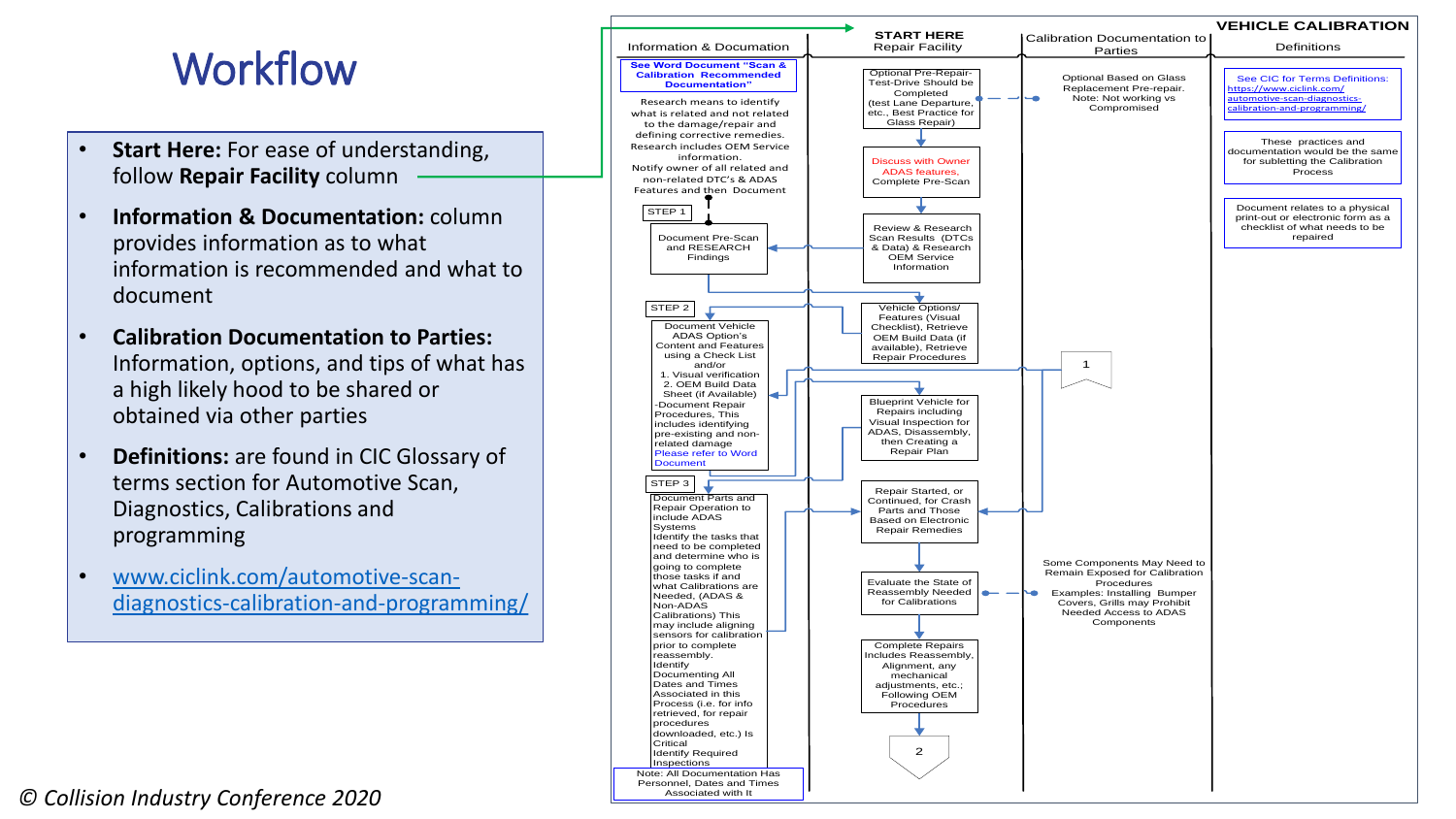## Workflow Step 1

- **STEP 1 -** Document DTCs (Document Scan Results) Virtual Printout (\*.pdf, \*.jpg, etc.) of all the DTCs and all the modules tested and must include the valid VIN number associated with the scanned vehicle
	- Notify owner of known ADAS Systems and update them on these features being returned to OEM specifications
		- Refer owner to the owner's manual the factors that can impact their ADAS Systems operation (e.g., weather, tires, etc.)
	- Note: Calibration or re-learn may or may not be reported via DTCs (vehicle specific)
	- Research means to identify what is related and not related to the damage/repair, and to define corrective remedies
	- Research includes OEM service information (If OEM Procedures are Available)
		- Date, Time, Personnel, Source for Download Documented
	- Evaluate if vehicle has been altered, see STEP 9
	- Notify all parties involved (e.g., owner and insurance carrier) of all related and non-related ADAS research findings and then document

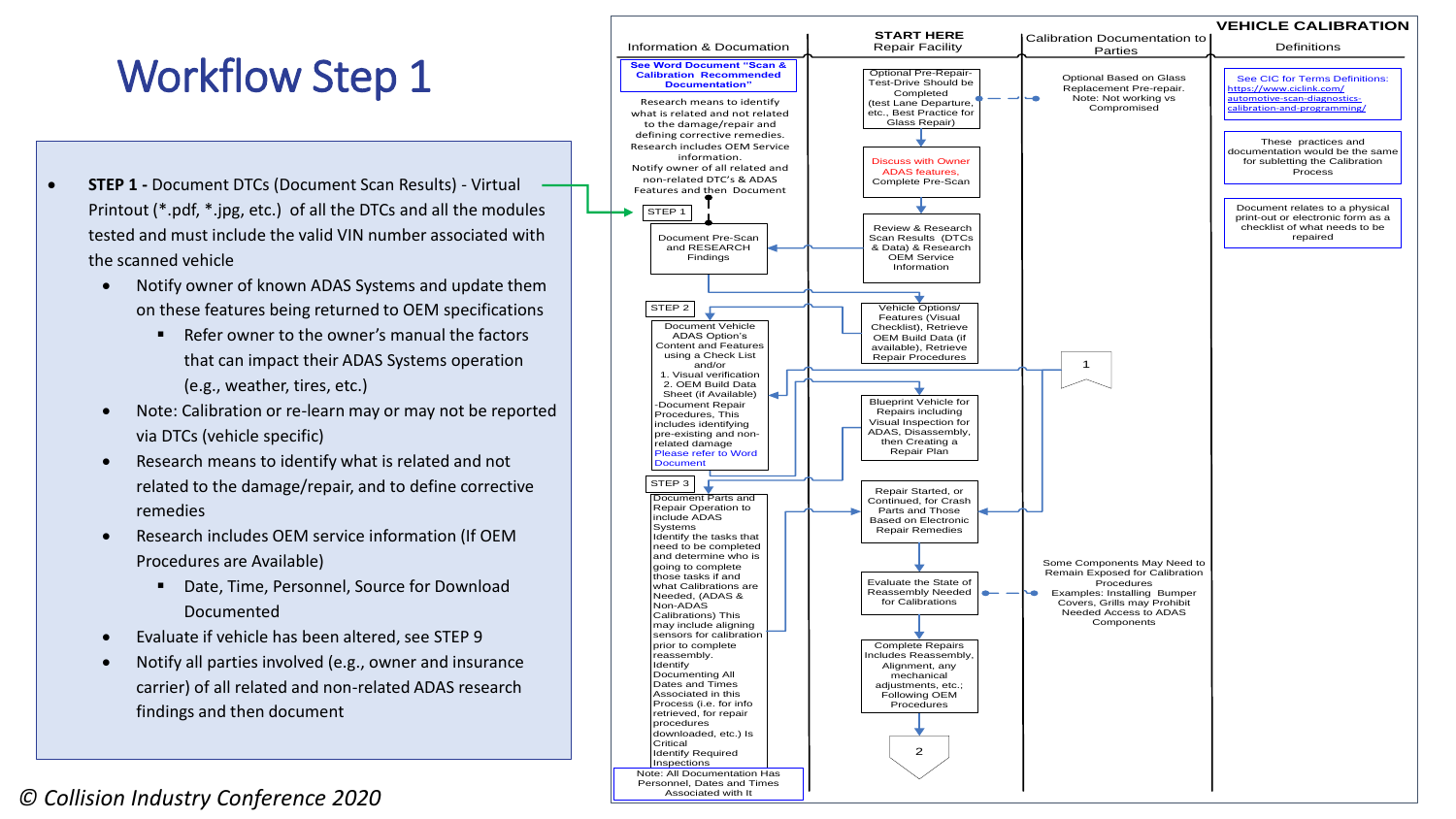## Workflow Steps 2-3

- **STEP 2 –**
	- Document Vehicle ADAS Option's Content and Features using a Check List and/or
		- Visual verification
		- OEM Build Data Sheet (if Available)
		- **Document Repair Procedures (If OEM Procedures** are Available)
		- This includes identifying pre-existing and nonrelated damage
	- This is critical information that is not easily captured.

#### **STEP 3 –**

- Document Parts and Repair Operation to include ADAS Systems
- Identify the tasks that need to be completed and determine who is going to complete the work
- Identify if and what Calibrations are Needed, (ADAS & Non-ADAS Calibrations)
- Evaluate the State of Reassembly Needed for Calibrations and Document
- Documenting All Dates and Times Associated in this Process (i.e. for info retrieved, for repair procedures downloaded, etc.) Is Critical
- Identify Required Inspections

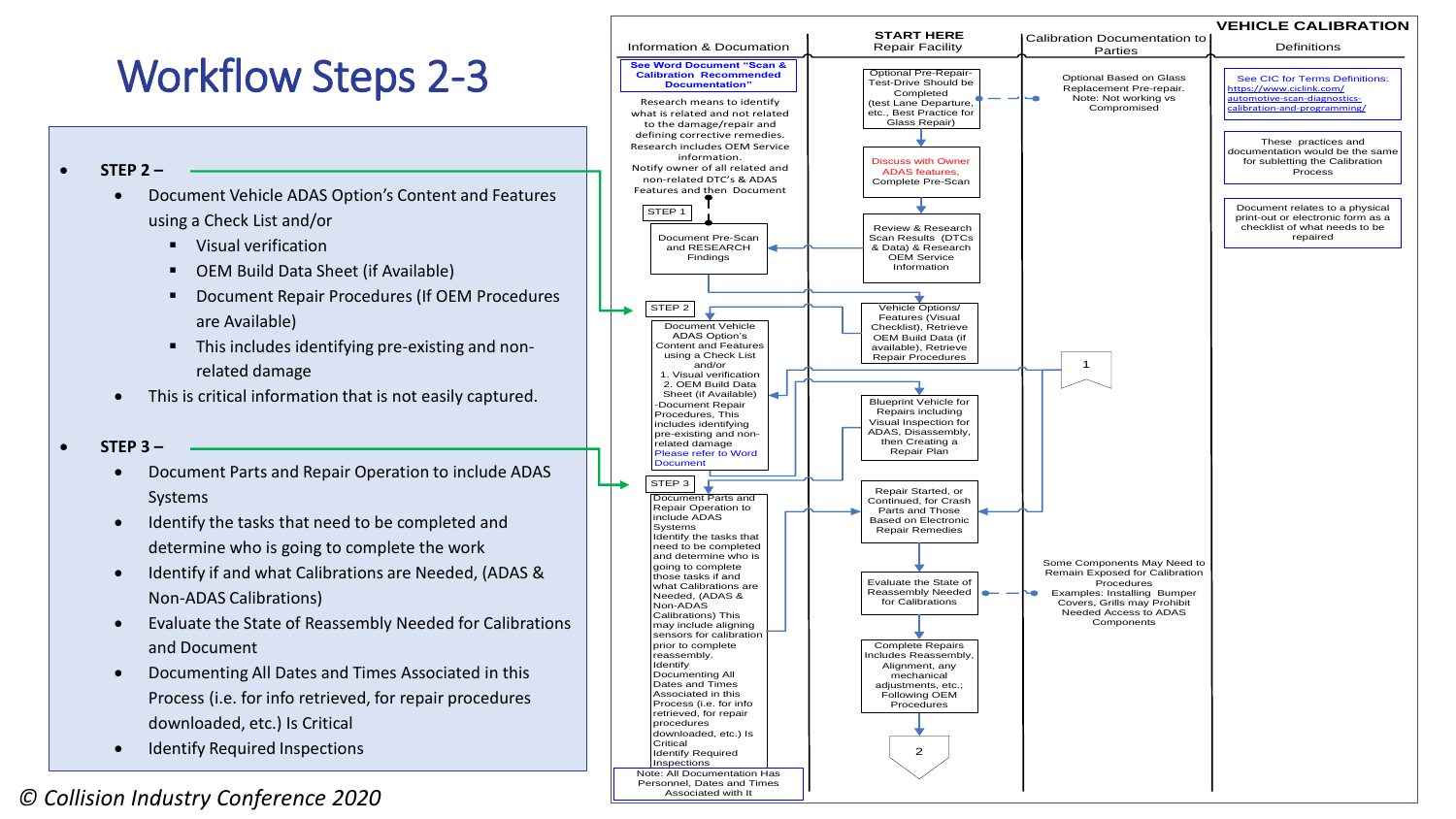